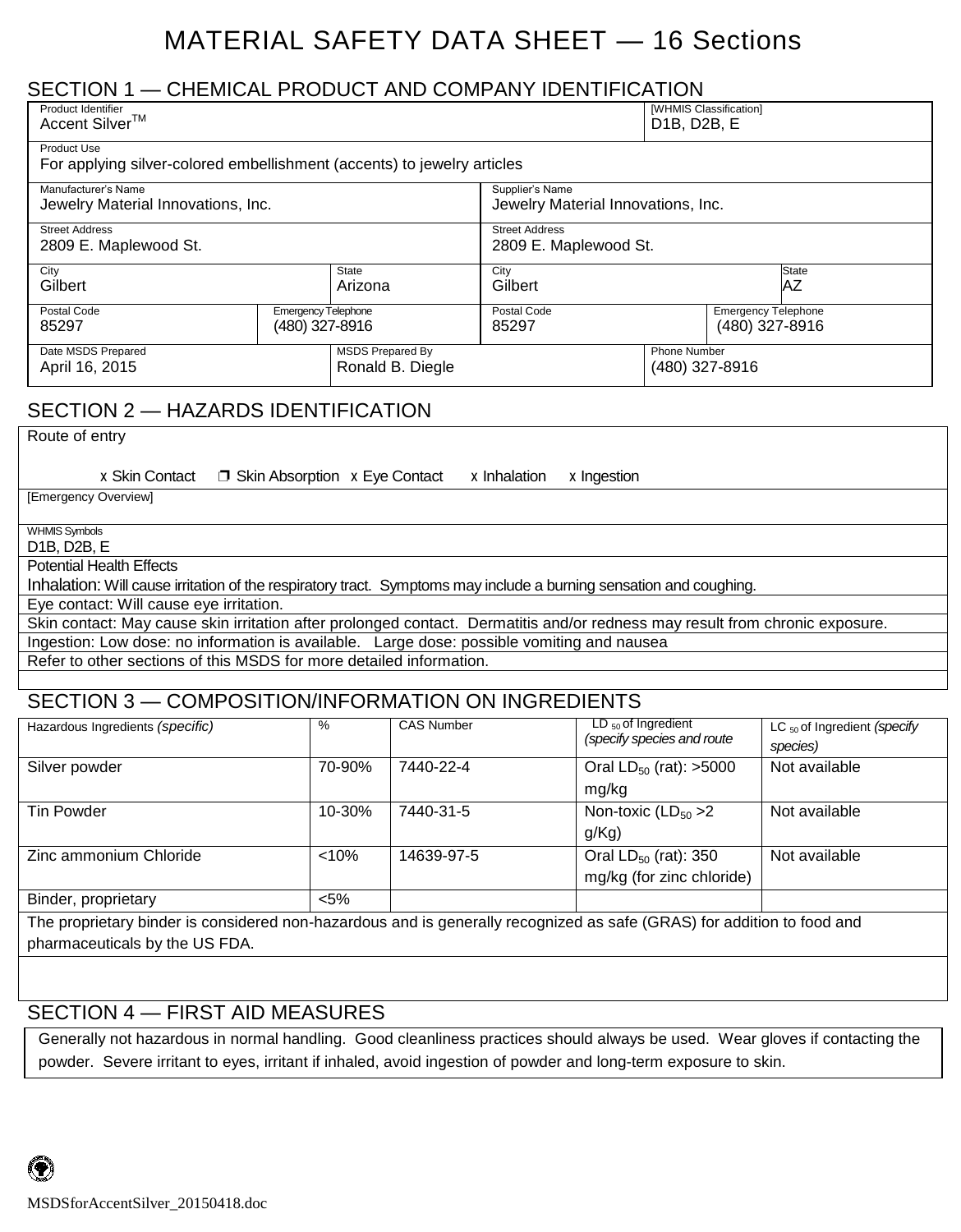#### Skin Contact

Wash exposed area with soap and water. If irritation persists seek medical attention.

#### Eye Contact

Flush with plenty of water for at least 15 minutes, lifting lids occasionally. Seek immediate medical attention to ensure complete removal of powder particles.

Inhalation

Inhalation of dust may cause irritation of mucous membranes and respiratory tract. Seek medical attention if symptoms persist after ceasing to inhale dust particles.

Ingestion

Give 2-3 glasses of milk or water. Vomiting may occur spontaneously but it is not necessary to induce. Never give anything by mouth to an unconscious person. Seek immediate medical attention.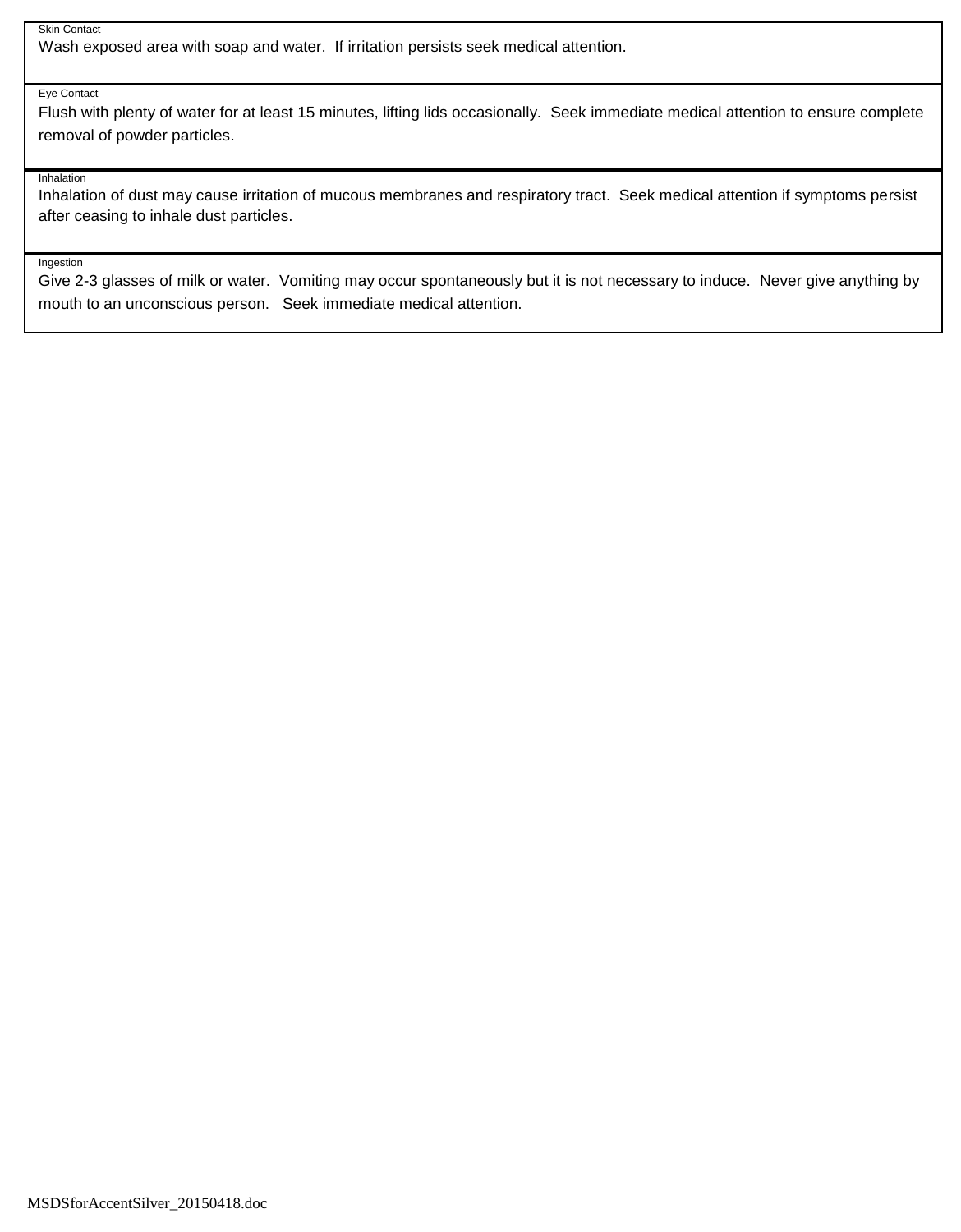### SECTION 5 — FIRE FIGHTING MEASURES

| Flammable                                                | If yes, under which conditions?        |                                                  |
|----------------------------------------------------------|----------------------------------------|--------------------------------------------------|
| $\Box$ Yes<br>X No                                       |                                        |                                                  |
| Means of Extinction<br>Not applicable                    |                                        |                                                  |
| Flashpoint (° C) and Method                              | Upper Flammable Limit (% by volume)    | Lower Flammable Limit (% by volume)              |
| Not flammable                                            | <b>Unknown</b>                         | Unknown                                          |
| Auto-ignition Temperature (°C)                           | Explosion Data - Sensitivity to Impact | Explosion Data - Sensitivity to Static Discharge |
| Will not auto-ignite in air.                             | Not sensitive                          | Not sensitive                                    |
| <b>Hazardous Combustion Products</b>                     |                                        |                                                  |
| Some metallic oxides and chlorides                       |                                        |                                                  |
| [NFPA]<br>Scale = $0-4$ : HEALTH=2 FIRE=0 REACTIVITY = 0 |                                        |                                                  |

#### SECTION 6 — ACCIDENTAL RELEASE MEASURES

#### Leak and Spill Procedures

Collect the powder without creating dust. Either return it to the container for reuse or dispose of it according to all applicable local, state, and federal regulatory guidelines. Clean area with soap and water.

#### SECTION 7 — HANDLING AND STORAGE

Use gloves when handling the powder to avoid prolonged skin contact. Wash hands if they contact the powder, and avoid eye Handling Procedures and Equipmentcontact at all times with the powder. Avoid inhaling powder particles. Avoid eating, drinking, and smoking when handling the powder.

#### **Storage Requirements**

Store in glass or plastic air-tight container. Preferably, store in original container.

### SECTION 8 — EXPOSURE CONTROL / PERSONAL PROTECTION

| X ACGIH TLV<br><b>Exposure Limits</b><br>Silver $0.1$ mg/m3<br>Tin $2 \text{ mg/m3}$<br>Zinc ammonium chloride: N.E.                   | X OSHA PEL<br>Silver 0.01<br>mg/m3<br>Tin 2 $mg/m3$ |                 | $\Box$ Other (specify) |              |
|----------------------------------------------------------------------------------------------------------------------------------------|-----------------------------------------------------|-----------------|------------------------|--------------|
| Specific Engineering Controls (such as ventilation,<br>enclosed process)<br>Exhaust ventilation is not required unless dust is created |                                                     |                 |                        |              |
| Eye protection: If dust will be generated, wear protective<br>goggles. Avoid generating dust.                                          |                                                     |                 |                        |              |
| $\Box$ Respirator<br>Personal Protective Equipment X Gloves                                                                            | X Eye                                               | $\Box$ Footwear | $\Box$ Clothing        | $\Box$ Other |
| If checked, please specify type<br>Gloves: Nitrile, latex or similar<br>Eyes: Protective goggles with side shields                     |                                                     |                 |                        |              |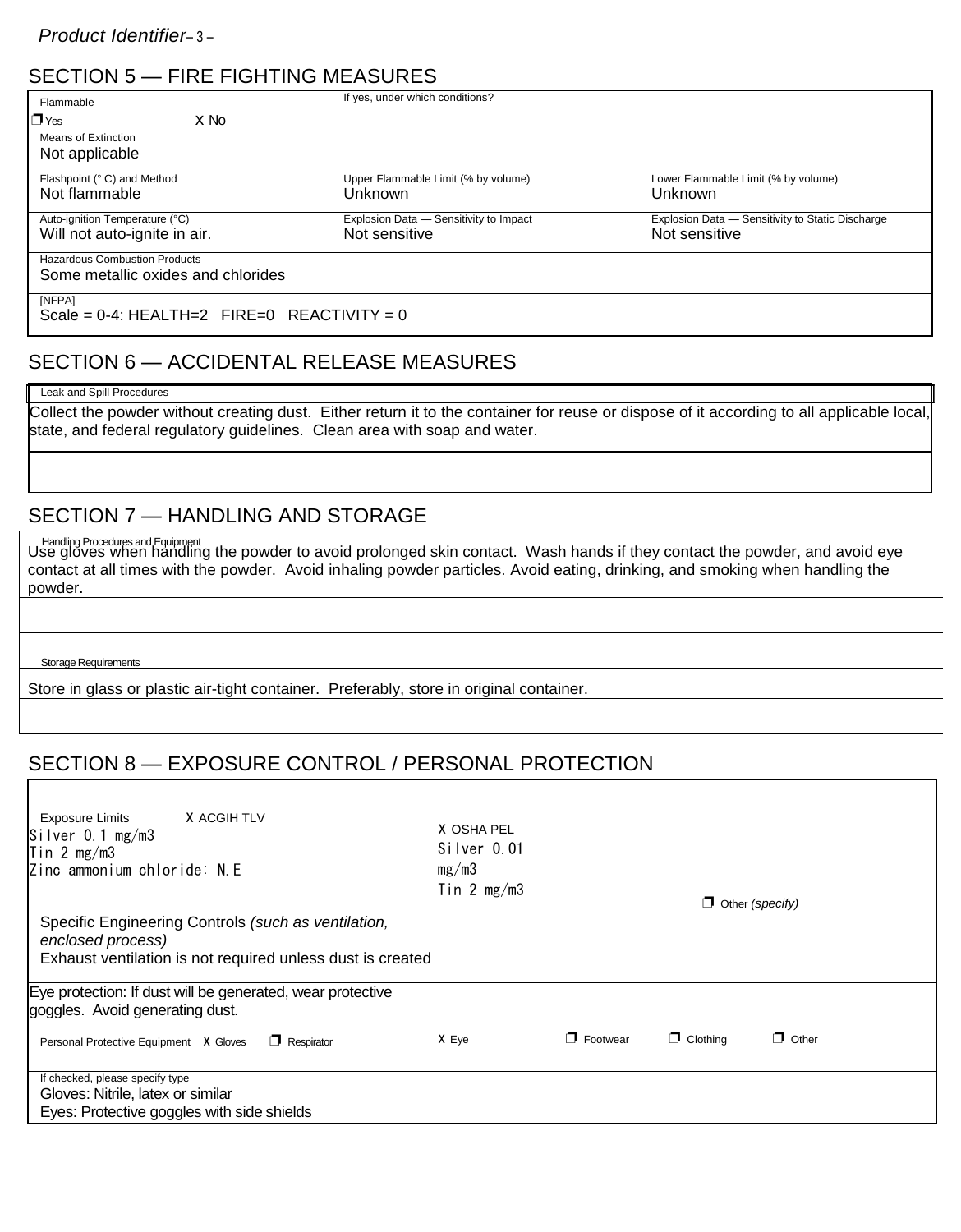#### SECTION 9 — PHYSICAL AND CHEMICAL PROPERTIES

| <b>Physical State</b>                               | Odor and Appearance                   | Odor Threshold (ppm)                                                                    |
|-----------------------------------------------------|---------------------------------------|-----------------------------------------------------------------------------------------|
| Powder                                              | Black or dark gray powder. No odor.   | Unknown                                                                                 |
| <b>Specific Gravity</b>                             | Vapour Density (air = $1$ )           | Vapour Pressure (mmHq)                                                                  |
| $(H2O=1) < 4$                                       | Unknown                               | Unknown                                                                                 |
| <b>Evaporation Rate</b>                             | Boiling Point (° C)                   | Freezing Point (° C)                                                                    |
| <b>Unknown</b>                                      | Unknown                               | Solid at room temperature                                                               |
| рH                                                  | Coefficient of Water/Oil Distribution | [Solubility in Water]                                                                   |
| Not applicable when dry. Mildly acidic<br>when wet. | Unknown                               | Metal powders are insoluble, zinc<br>ammonium chloride is soluble, binder is<br>soluble |

## SECTION 10 — STABILITY AND REACTIVITY

| <b>Chemical Stability</b>              | If no, under which conditions?                                                                                               |
|----------------------------------------|------------------------------------------------------------------------------------------------------------------------------|
| XYes                                   |                                                                                                                              |
| Incompatibility with Other Substances  | If yes, which ones?                                                                                                          |
|                                        | Strong oxidizers, acids, bases, acetylene, ammonia, hydrogen peroxide, carbon                                                |
| XYes                                   | tetrachloride                                                                                                                |
| Reactivity, and under what conditions? |                                                                                                                              |
|                                        | Reacts adversely with substances in "Incompatibility with Other Substances" section. Non-reactive in air and water. Does not |

burn when heated in air.

Hazardous Decomposition Products None

## SECTION 11 — TOXICOLOGICAL INFORMATION

Effects of Acute Exposure

Powder particles will cause irritation of eyes. Inhalation of powder particles may cause irritation of mucous membranes in the nose and respiratory tract.

 $\blacksquare$ n

Ingestion: Hazardous

Effects of chronic exposure

Very prolonged or often-repeated contact with silver powder may cause argyria, a blue-gray discoloration of the eyes, skin, or other body tissue. Argyria is unlikely to occur during normal use. Dermatitis may result from chronic exposure.

Irritancy of Product

| Unknown                                      |                                                          |  |
|----------------------------------------------|----------------------------------------------------------|--|
| Skin sensitization                           | Respiratory sensitization                                |  |
| Prolonged exposure may cause skin irritation | Inhalation may cause irritation of the respiratory tract |  |
| Carcinogenicity-IARC                         | Carcinogenicity - ACGIH                                  |  |
| <b>Unknown</b>                               | <b>Unknown</b>                                           |  |
| Reproductive toxicity                        | Teratogenicity                                           |  |
| Unknown                                      | Unknown                                                  |  |
| Embrotoxicity                                | Mutagenicity                                             |  |
| <b>Unknown</b>                               | Unknown                                                  |  |
| Name of synergistic products/effects         |                                                          |  |
| None suspected                               |                                                          |  |
|                                              |                                                          |  |